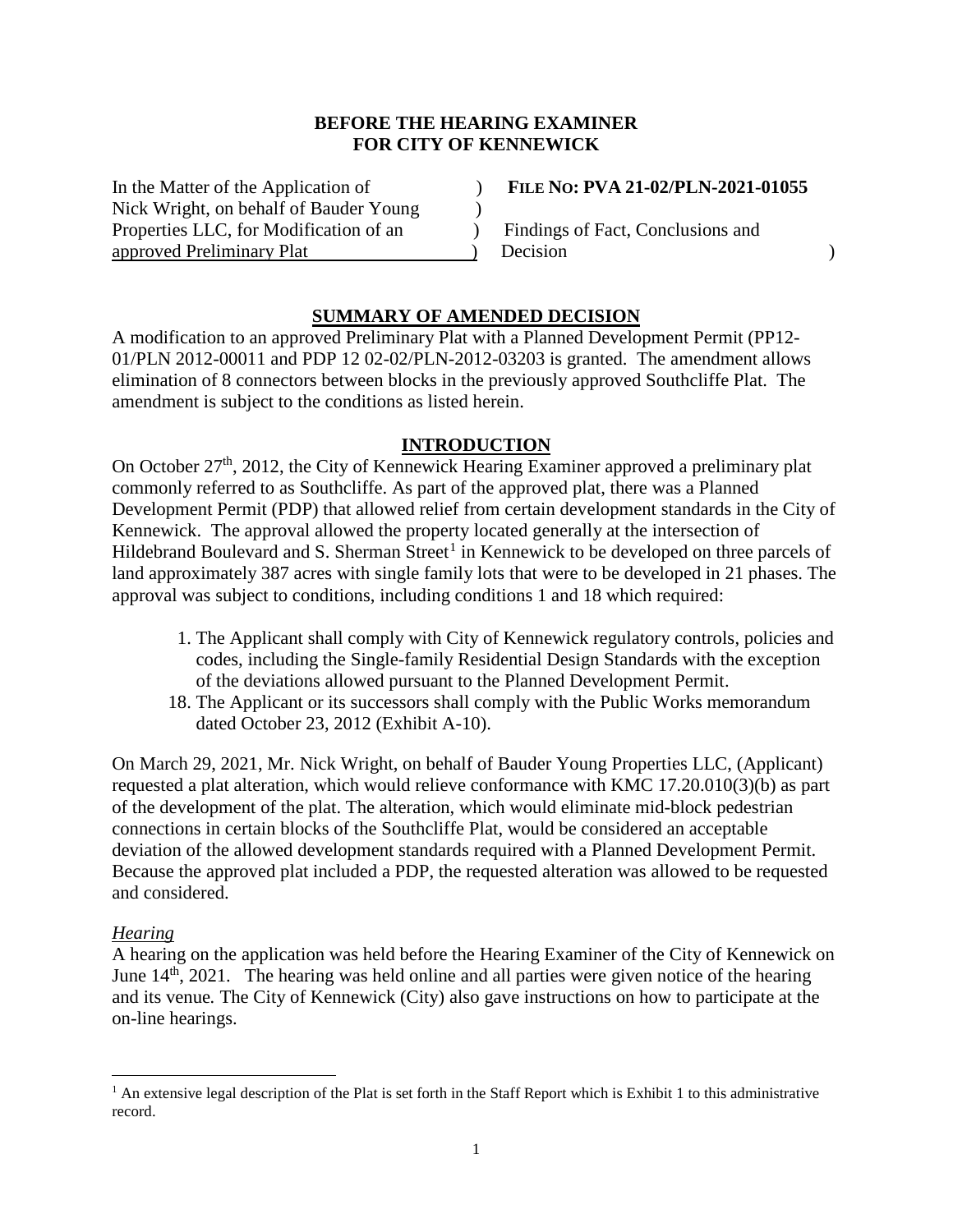*Findings, Conclusions, and Decision Hearing Examiner FILE NO. PVA 21-02/PLN-2021-01055*

# *Witnesses*

The following presented testimony at the public hearing:

- Mr. Steve Donovan, City of Kennewick
- Mr. Greg McCormick, City of Kennewick
- Mr. Joe Seet, City of Kennewick
- Mr. Nick Wright, Applicant's representative.

# *Exhibits*

The following exhibits were presented and admitted into evidence at the hearing:

- 1. Staff Report
- 2. Application
- 3. Supporting information from Applicant.
- 4. Notice of Public Hearing, 300-ft. mailing list and mailing affidavit
- 5. Approved original PP 12-01/PDP 12-02 Preliminary Plat.
- 6. PP 12-01/PDP 12-02 Hearing Examiner Decision
- 7. Preliminary Plat showing pedestrian connection proposed for removal.
- 8. Determination of Non-Significance ED 21-09/PLN-2021-01076
- 9. Traffic Engineering Division plat comments.
- 10. Email from Shanna Everson, Benton PUD, dated 4/06/2021
- 11. Kennewick Irrigation District comments, dated 4/15/2021
- 12. Exhibit 10 of the administrative record of Permit No PP12/01 and PDP 12-02
- 13. Power Point hard copy

Upon consideration of the testimony and exhibits submitted at the open record hearing, the Hearing Examiner enters the following Findings and Conclusion

# **FINDINGS OF FACT**

- 1. On October  $27<sup>th</sup>$ , 2012, the City of Kennewick Hearing Examiner approved a preliminary plat commonly referred to as "Southcliffe". The approval allowed the property, located generally at the intersection of Hildebrand Boulevard and S. Sherman Street in Kennewick to be developed on three parcels of land approximately 387 acres with single family lots that were to be developed in 21 phases. In addition to plat approval, a PDP was approved that granted relief from certain development codes and other standards of the City of Kennewick. Approval of the plat was subject to conditions, including condition 1, which required the Applicant comply with the City's regulatory controls, policies and codes. *Testimony of Mr. Donovan; Exhibit 6, pg. 13*
- 2. On March 29, 2012, Mr. Nick Wright, on behalf of the Applicant, requested a plat alteration, which would relieve the Applicant of some additional plat design requirements as set forth in KMC 17.20.010(3)(b). The alteration would eliminate mid-block pedestrian connections in portion of the Southcliffe Plat.<sup>[2](#page-1-0)</sup> In total there would be eight connections that would be removed. *Exhibit 9.*

<span id="page-1-0"></span> <sup>2</sup> The applicable language of KMC 17.10.110: - Procedure for Approved Preliminary Plat Alteration. 1) Upon receipt of a completed application requesting an alteration of an approved preliminary plat, the City will notify all owners of the property within the division as provided in KMC 17.10.050. The Planning Director shall have the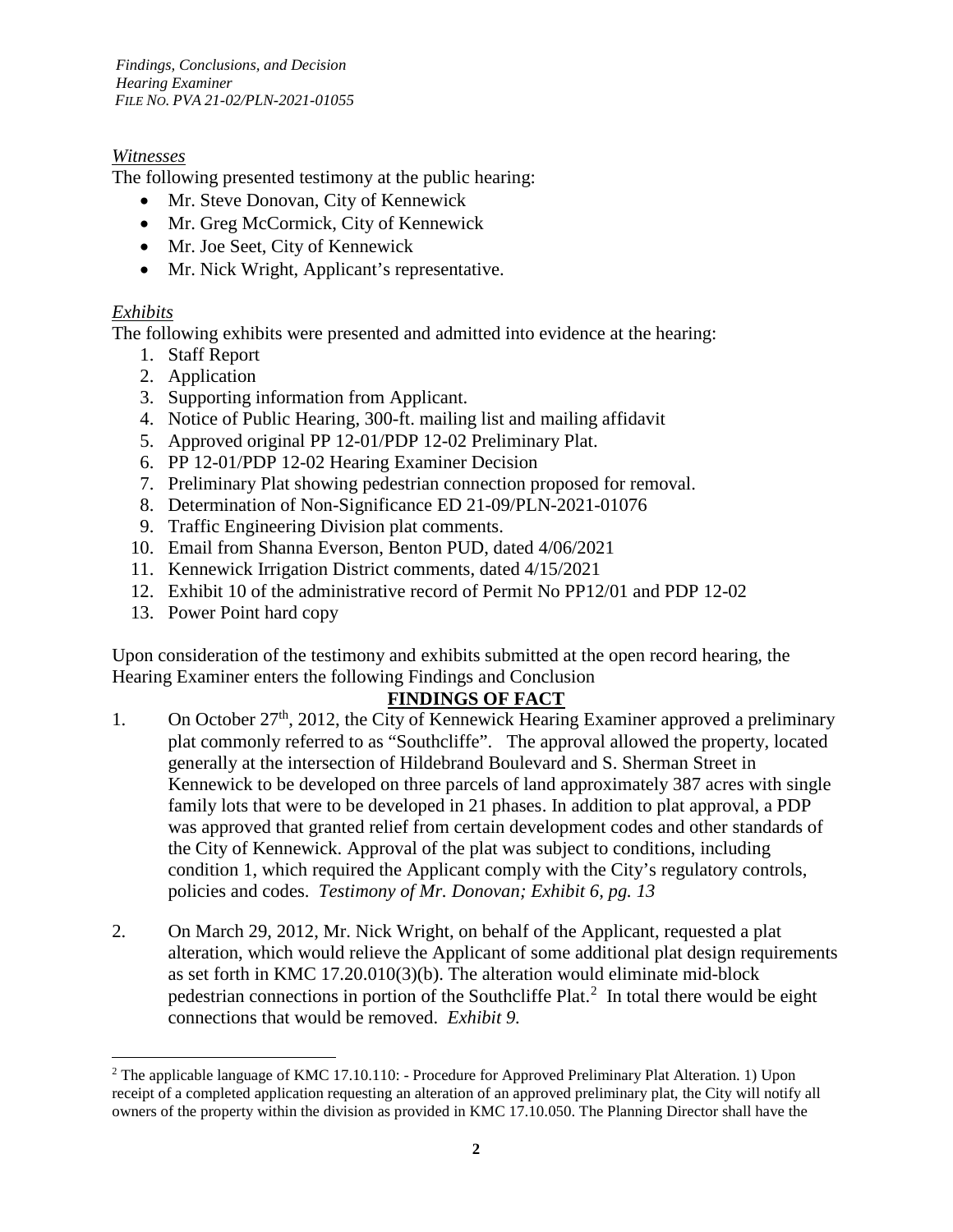- 3. Included in the evidence submitted as part of the administrative plat review of PP12- 01/PLN 2012-00011 and PDP 12 02-02/PLN-2012-03203 was a Kennewick Public Works memorandum dated October 23, 2012. The memo noted that certain design requirements for pedestrian connections between blocks within the plat were required for as part of the approval of the Plat and PRD. The requirements are mandatory for development of subdivisions in Kennewick. *Exhibit 12 (Exhibit 10 of the original approval hearing).* Because the approved plat included the PDP, the instant requested alteration was allowed to be considered as an allowed deviation.
- 4. The block connections were not specifically identified in an October  $23<sup>rd</sup>$ , 2012, Public Works memo relating to the approval of the plat, but they are required pursuant to KMC 17.20.010(3)(b). However, the October  $27<sup>th</sup>$ , 2012 decision did include condition 1 which required the Applicant to satisfy and comply with *all codes* relating to subdivisions. Among the many KMC code requirements at the time, the Applicant or its successors, were required to comply with is KMC 17.20.010(3)(b) which includes design and Construction Standards for approved plats in Kennewick. The key section for the ordinance reads:
	- (3).Blocks

 $\overline{a}$ 

- (b) Clearly defined and identifiable pedestrian connections shall be provided within blocks when the length of a block is more than 600 feet. Alternative designs that provide pedestrian connectivity within the subdivision may be permitted by the Plat Administrator.
- 5. The plat alteration now being requested by the Applicant would eliminate eight midblock connections that are depicted in Exhibit 7. If approved, the City would consider the connection removals as part of a deviation allowed with a Planned Development Permit. Such alterations are allowed if the Applicant can demonstrate the alternative plan is a benefit for the community. *Testimony of Mr. Donovan; Exhibit 7; KMC 17.20.010(3)(b); Exhibit 1, pg. 4.*
- 6, In designing the mid-block connections, the Applicant encountered slopes with grades that exceed 15%. This significant of a grade would create prohibitive and dangerous situations for residents during use of the connection walkways. *Testimony of Mr. Donovan; Testimony of Mr. Seet; Testimony of Mr. Wright.* In emphasizing this dangerous potential, the project engineer cited connections would have a constant slope of 19.15% grade between lots 8 and 9 and a 15.15% grade between lots 12 and 13. According to the engineer these grades would be "…steep and unsafe, unfit for wheelchair access…" *Exhibit 3, pg. 1.* He submitted that the adjacent lots of these two examples would require "up to 20 feet tall retaining walls' that would create safety hazard for homeowners. He also commented that the connections might not be useable during the winter and would not be handicapped accessible. *Testimony of Mr. Wright. Exhibit 3, pgs. 1 and 3.*

authority to determine whether a proposed alteration constitutes a minor or major alteration. The Planning Director shall have the authority to approve a minor alteration. T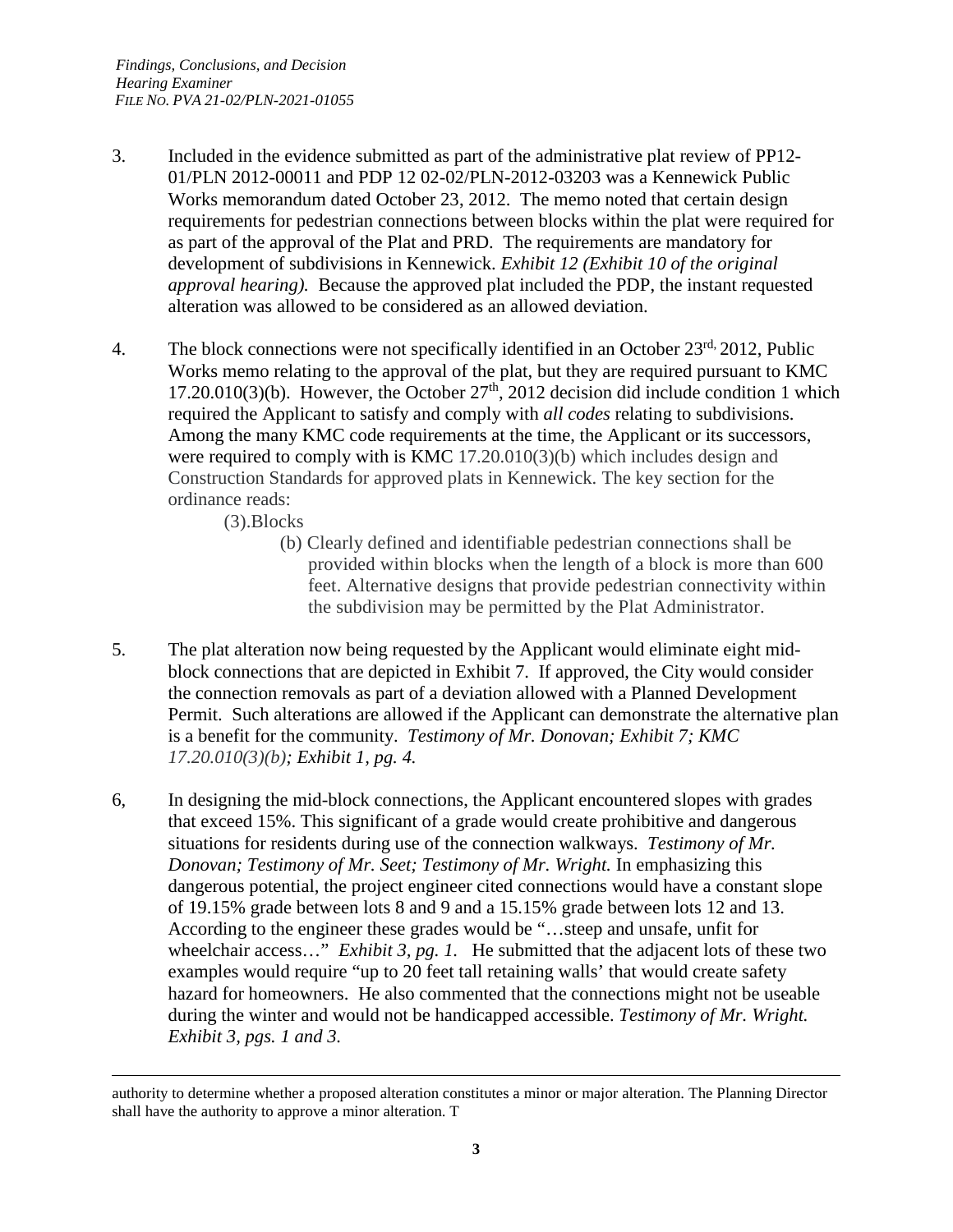- 7. The City agreed that the slopes of the required pedestrian connections would not only be unsafe as currently required, but would most likely not be used to a great extent by the residents. *Testimony of Mr. Donovan*: *Exhibit 1; Staff Report, pg. 4*.
- 8. To offset the loss of the pedestrian connection open space tracts, the Applicant proposed an 1800-foot meandering path and green space along  $W 21<sup>st</sup>$  Avenue. The meandering pathway could also extend beyond the east and west ends of the Applicant's property if negotiations with Kennewick Irrigation District (KID) are successful. *Exhibit 1, pg. 3.* KID submitted information to the City during the original plat review and the City presented said information in its staff report. *Exhibit 11.* The elimination of the connections will not impact KID's operations or uses and could result in benefits to the City, KID and the Applicant.
- 9. The alteration and amendment satisfy some of the requirements of KMC *17.10.110*: Procedure for Approved Preliminary Plat Alteration**.** The alteration does not decrease the aggregate area of open space within the proposed subdivision*;* it does not increase the number of lots within the subdivision; and no access points identified on the preliminary plat have been reduced, increased or significantly altered. In addition, the alteration will not result or cause the subdivision to be inconsistent with the Findings, Conclusions and Decision of the Hearing Examiner, October 27<sup>th</sup>, 2012. *Exhibit 1; Exhibit 6; Testimony of Mr. Donovan.* However, the alteration is contrary to the language of *KMC 17.20.010(3)(b)* because of the mandate for the connections. Because it would result in a change in the block connections regulations, the request is considered a major alteration. *Testimony of Mr. Donovan*
- 10. Included in the original approval of PP12-01/PLN 2012-00011 and PDP 12 02-02/PLN-2012-03203 were Findings of Fact that set forth the appropriate provisions and requirements for the approved development. Provisions were made for the public health, safety, and general welfare. In addition, open spaces, drainage ways, streets or roads, alleys, public sidewalks, utility easements and other public ways, transit stops, potable water supplies, sanitary wastes, parks and recreation areas, playgrounds, schools and school grounds and the pedestrian safety of students were considered at that review. The Findings were based on the testimony and evidence submitted at the public hearing. No access points identified on the preliminary plat have been reduced, increased or significantly altered. A review of those provisions has been made by the Kennewick Planning Department and it has been determined that the appropriate provisions required by the original approval will still be provided as necessary for future phased subdivisions of the amended PRD. *Testimony of Mr. Donovan; Exhibit 1, Staff Report.*
- 11. In the original approval of PP12-01/PLN 2012-00011 and PDP 12 02-02/PLN-2012- 03203 review was made of the proposal with the Goals and Policies of the Kennewick Comprehensive Plan. Additional Goals and Policies were considered in previous amendments and alterations reviews. The instant request does not change or diminish any of these Findings. *Exhibit 6.*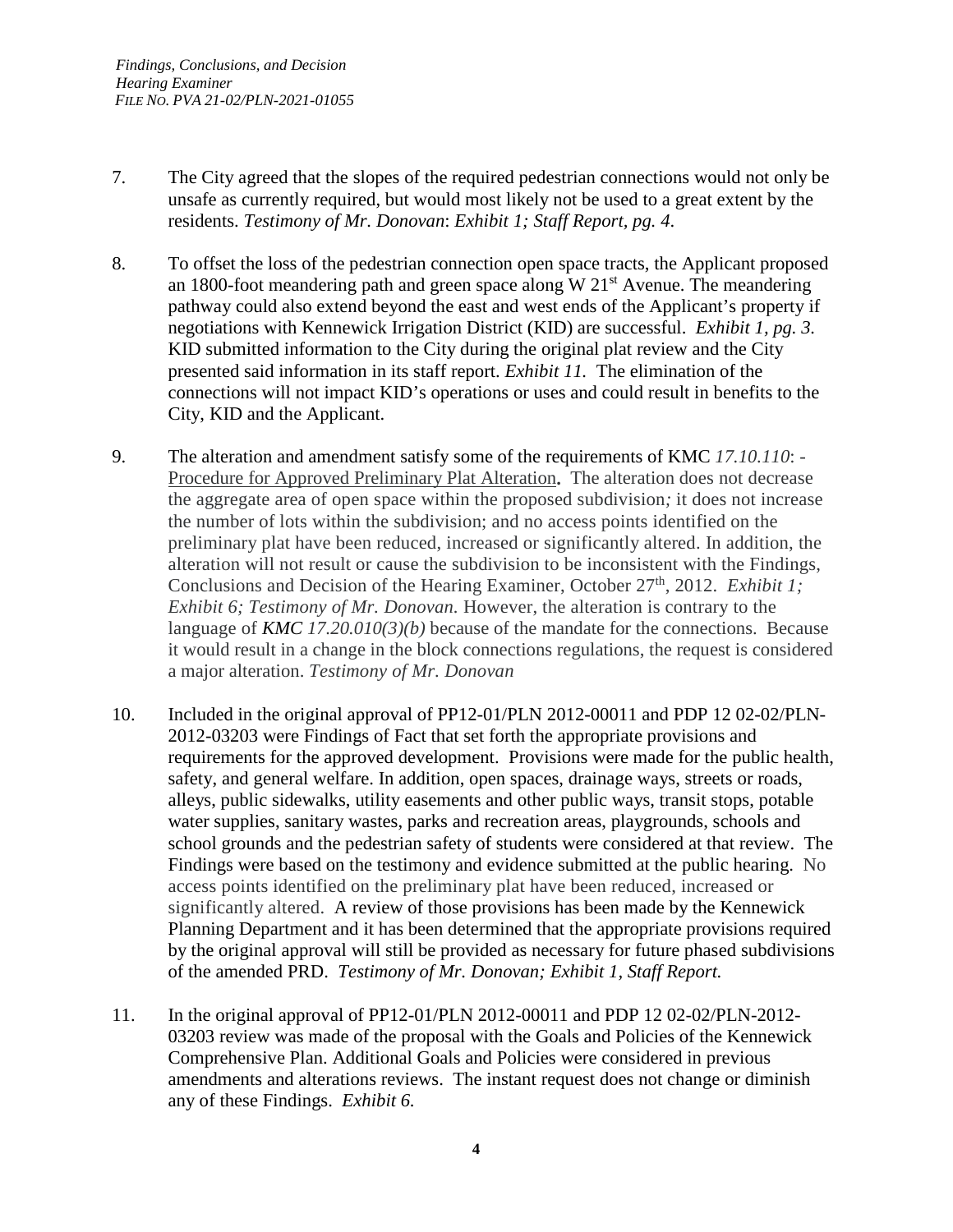12. The request was subject to review of environmental impacts that were reviewed pursuant to SEPA. On April 20<sup>th</sup> 2012 the City issued a Determination of Non-Significance. No appeals were timely filed of this determination. *Exhibit 8.*

# **CONCLUSIONS**

### *Jurisdiction:*

The Kennewick Hearing Examiner is granted jurisdiction to hear and decide preliminary plat applications pursuant to KMC 4.02.080 (1)(b) ii.

*Criteria for Review:*

The Hearing Examiner may approve an application for a preliminary plat only if the requirements of KMC Chapter 17.10 are satisfied. Included in these requirements is KMC 17.10.080: Provisions for Public Health, Safety, and Welfare which are:

(1) The Hearing Examiner will inquire into the public use and interest proposed to be served by the establishment of the subdivision and dedication. All plats will be reviewed to determine their conformance with the Comprehensive Plan, comprehensive water plan, utilities plan, and Comprehensive Park and Recreation Plan, and anything else necessary to assist in determining if the plat should be approved. Appropriate provisions must be made for, but not limited to, the public health, safety, and general welfare, for open spaces, drainage ways, streets or roads, alleys, public sidewalks, utility easements and other public ways, transit stops, potable water supplies, sanitary wastes, parks and recreation areas, playgrounds, schools and school grounds, and shall consider all other relevant facts and other planning features that assure safe walking conditions for students who only walk to and from school. All relevant facts will be considered to determine whether the public interest will be served by the subdivision and dedication. If it is determined that the proposed plat makes such appropriate provisions, then the Hearing Examiner must approve the proposed plat. Dedication of land to any public body may be required as a condition of subdivision approval. The Hearing Examiner will not, as a condition to the approval of any plat, require a release from damages to be procured from other property owners.

### **KMC 17.10.100: - Application for Approved Preliminary Plat Alteration.**

(1) When any person desires the alteration of an approved preliminary plat, or portion thereof, an application must be filed with the City on a form supplied by it. The application must include the signatures of a majority of the owners of the lots, tracts, parcels, sites or divisions in the division or portion to be altered and include a list of all owners within the division.

(2) If the division is subject to restrictive covenants, which were filed at the time of the approval of the division and the alteration would result in the violation of a covenant, the application must be signed by all parties subject to the covenants.

### **KMC 17.10.110: - Procedure for Approved Preliminary Plat Alteration.**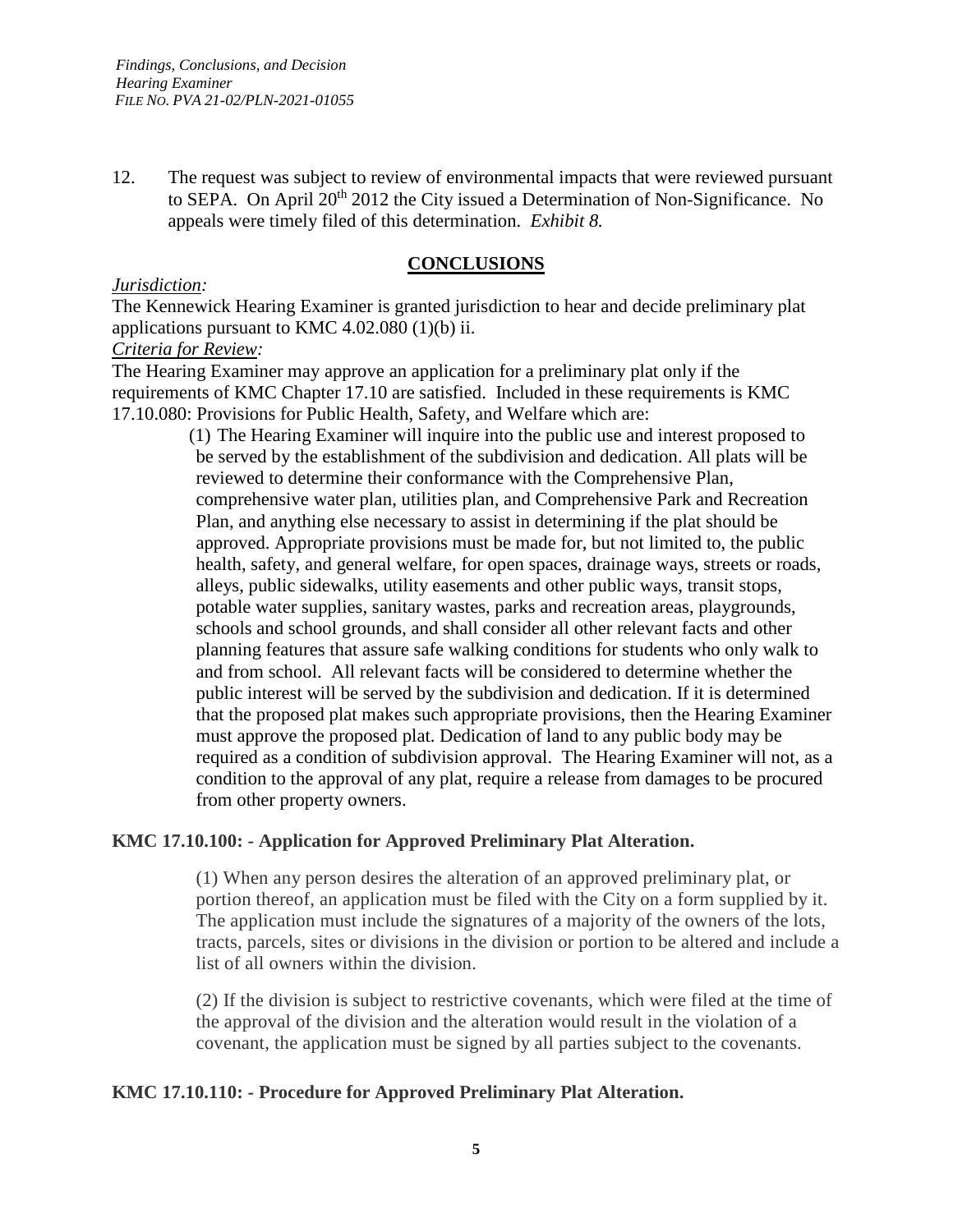(1) Upon receipt of a completed application requesting an alteration of an approved preliminary plat, the City will notify all owners of the property within the division as provided in KMC 17.10.050. The Planning Director shall have the authority to determine whether a proposed alteration constitutes a minor or major alteration. The Planning Director shall have the authority to approve a minor alteration. The Planning Director shall determine an alteration is minor if the criteria listed in (a) through (f) below are met and issue a written decision on minor amendments that contain the following findings:

(a) Does not decrease the aggregate area of open space within the proposed subdivision; and

(b) Does not increase the number of lots within the subdivision beyond the number approved in the preliminary plat;

and

(c) Does not result in violation of adopted standards or regulations; and

(d) Access points identified on the preliminary plat are not reduced, increased or significantly altered; and

(e) Does not result or cause the subdivision to be inconsistent with the findings, conclusions or decision of

Hearing Examiner; and

(f) May be granted if there are no proposed changes to the Hearing Examiner's conditions of approval.

 The Planning Director may include conditions as part of an approval to ensure conformance with the above criteria.

 (2) A proposed alteration that does not meet the above criteria shall be considered a major alteration and shall be processed as a new and separate application. The Hearing Examiner will conduct a public hearing and determine the public use and interest in the proposed major alteration and may deny or approve the application. (3) If any land within the alteration is part of an assessment district, any outstanding assessments must be equitably divided and levied against the remaining lots, parcels or tracts, or be levied equitably on the lots resulting from the alteration.

 (4) If any land within the alteration contains a dedication to the general use of persons residing within the division, such land may be altered or divided equitably between the adjacent properties.

# **KMC 17.20.0109(3)(b)[3](#page-5-0)**

(3).Blocks

: (b) Clearly defined and identifiable pedestrian connections shall be provided within blocks when the length of a block is more than 600 feet. Alternative designs that provide pedestrian connectivity within the subdivision may be permitted by the Plat Administrator.

### *Conclusions based on Findings*

<span id="page-5-0"></span> $\frac{1}{3}$ <sup>3</sup>. KMC17.20.010 are the design standards for plats in City of Kennewick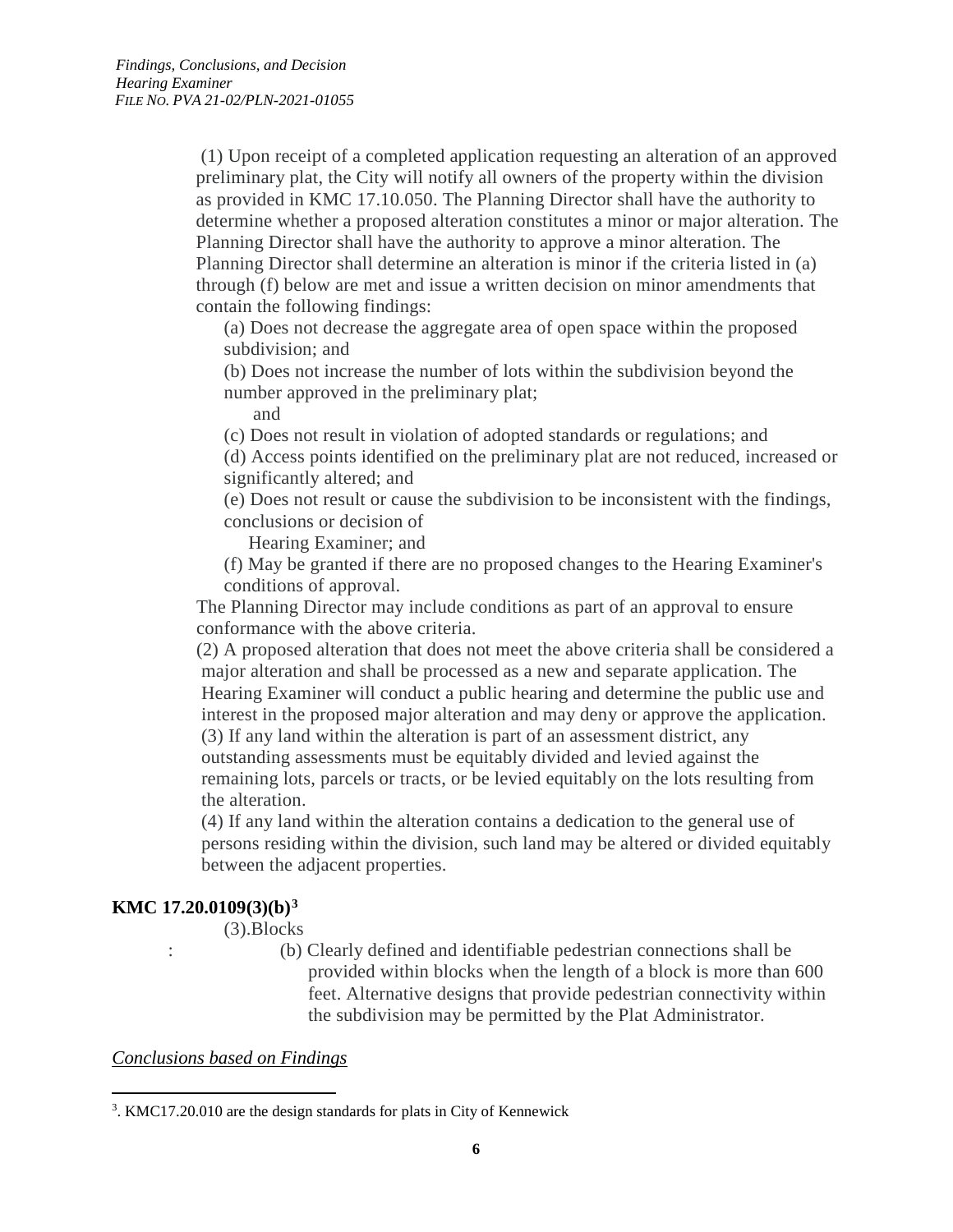- 1. On October  $27<sup>th</sup>$ , 2012, the City of Kennewick Hearing Examiner approved a preliminary plat commonly referred to as "Southcliffe". The approval allowed the property, located generally at the intersection of Hildebrand Boulevard and S. Sherman Street in Kennewick to be developed on three parcels of land approximately 387 acres with single family lots that were to be developed in 21 phases. In addition to plat approval, a PDP was approved that granted relief from certain development codes and other standards of the City of Kennewick. Approval of the plat was subject to conditions, including condition 1, which required the Applicant comply with the City's regulatory controls, policies and codes. On March 29, 2012, Mr. Nick Wright, on behalf of the Applicant, requested a plat alteration, which would relieve the Applicant of some additional plat design requirements as set forth in KMC 17.20.010(3)(b). The alteration would eliminate mid-block pedestrian connections in portion of the Southcliffe Plat.<sup>[4](#page-6-0)</sup> In total there would be eight connections that would be removed. As part of benefits to the public and KID, the Applicant is proposing a meandering trail throughout the plat. The new trail is a new proposal since the original plat and planned development permits were issued. *Findings of Facts Nos. 1, 2 and 8*
- 2. The alteration and amendment satisfy the provisions and requirements of KMC *17.10.110*: - Procedure for Approved Preliminary Plat Alteration**.** The alteration:
	- a) Does not decrease the aggregate area of open space within the proposed subdivision*. Finding of Fact No. 9*
	- b) Does not increase the number of lots within the subdivision beyond the number approved in the preliminary plat. *Finding of Fact No.9*
	- c) No access points identified on the preliminary plat have been reduced, increased or significantly altered. *Finding of Fact No.9*
	- d) Does not result or cause the subdivision to be inconsistent with the Findings, Conclusions and Decision of the Hearing Examiner of October 27<sup>th</sup>, 2012. *Finding of Fact No.* 9
- 3. The proposed alteration would involve change of development standards as set forth in KMC *17.20.010(3)(b,* which require pedestrian connections on blocks that exceed a threshold distance of 600 feet. However, the Applicant has shown, and the City agrees, that the eight connections identified in Exhibit 7 would not be inherently safe for pedestrian use and would not be a benefit to pedestrian traffic. The Applicant has presented a reasonable option of a meandering trail throughout the plat that will benefit the Public, City and KID.

# **DECISION**

Based on the testimony and evidence submitted at a public hearing, a modification to an approved Preliminary Plat with a Planned Development Permit (PP12-01/PLN 2012- 00011 and PDP 12 02-02/PLN-2012-03203 is granted. The amendment allows

<span id="page-6-0"></span> <sup>4</sup> The applicable language of KMC 17.10.110: - Procedure for Approved Preliminary Plat Alteration. 1) Upon receipt of a completed application requesting an alteration of an approved preliminary plat, the City will notify all owners of the property within the division as provided in KMC 17.10.050. The Planning Director shall have the authority to determine whether a proposed alteration constitutes a minor or major alteration. The Planning Director shall have the authority to approve a minor alteration. T